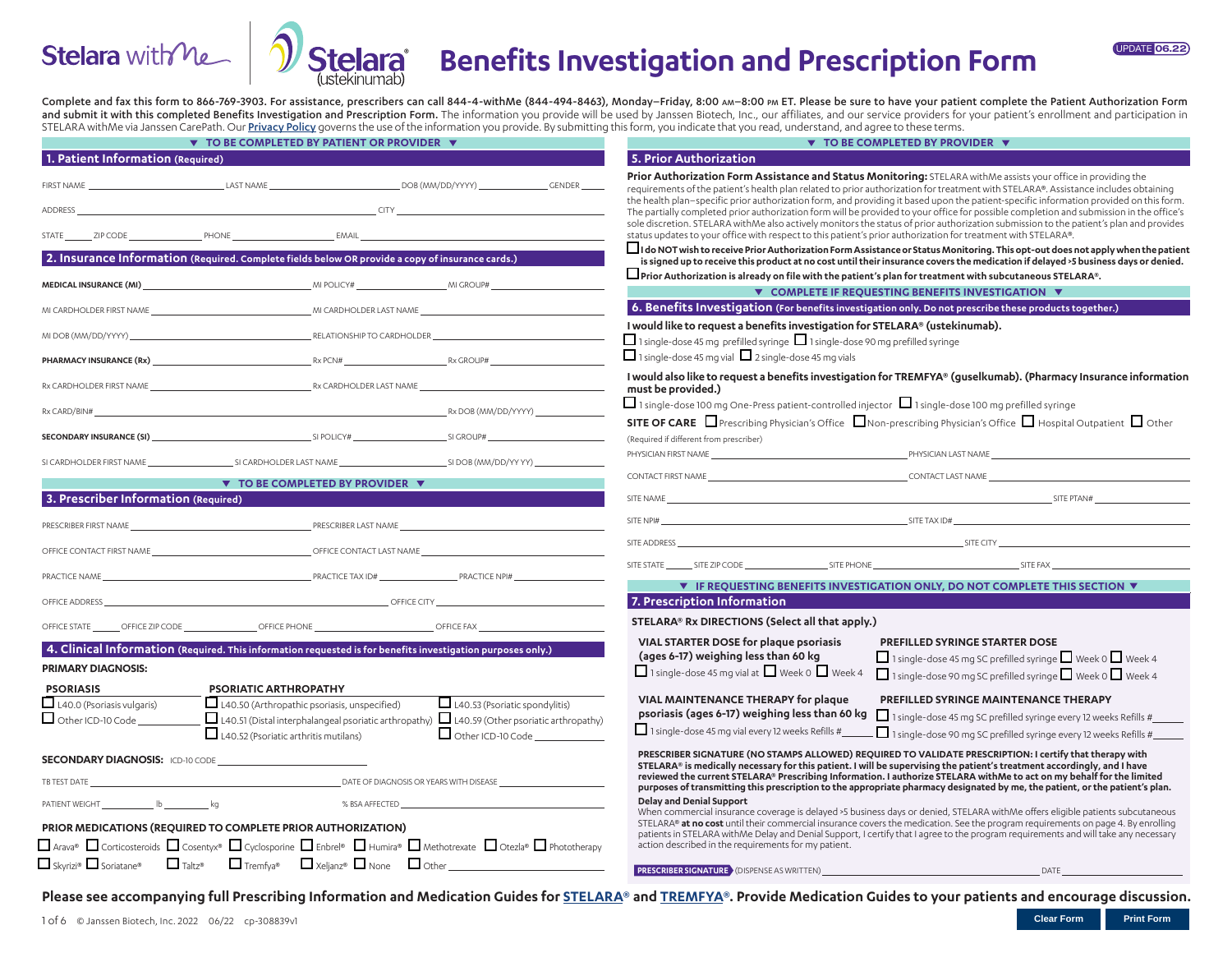#### **INDICATIONS**

STELARA® (ustekinumab) is indicated for the treatment of adult patients with active psoriatic arthritis. STELARA® can be used alone or in combination with methotrexate (MTX).

STELARA® is indicated for the treatment of patients 6 years or older with moderate to severe plaque psoriasis who are candidates for phototherapy or systemic therapy.

#### **IMPORTANT SAFETY INFORMATION**

STELARA® (ustekinumab) is contraindicated in patients with clinically significant hypersensitivity to ustekinumab or to any of the excipients.

#### Infections

STELARA® may increase the risk of infections and reactivation of latent infections. Serious bacterial, mycobacterial, fungal, and viral infections requiring hospitalization or otherwise clinically significant infections were reported. In patients with psoriasis, these included diverticulitis, cellulitis, pneumonia, appendicitis, cholecystitis, sepsis, osteomyelitis, viral infections, gastroenteritis, and urinary tract infections. In patients with psoriatic arthritis, this included cholecystitis. In patients with Crohn's disease, these included anal abscess, gastroenteritis, ophthalmic herpes zoster, pneumonia, and *Listeria* meningitis. In patients with ulcerative colitis, these included gastroenteritis, ophthalmic herpes zoster, pneumonia, and listeriosis.

Treatment with STELARA® should not be initiated in patients with a clinically important active infection until the infection resolves or is adequately treated. Consider the risks and benefits of treatment prior to initiating use of STELARA® in patients with a chronic infection or a history of recurrent infection. Instruct patients to seek medical advice if signs or symptoms suggestive of an infection occur while on treatment with STELARA® and consider discontinuing STELARA® for serious or clinically significant infections until the infection resolves or is adequately treated.

#### Theoretical Risk for Vulnerability to Particular Infections

Individuals genetically deficient in IL-12/IL-23 are particularly vulnerable to disseminated infections from mycobacteria, *Salmonella*, and *Bacillus Calmette-Guerin* (BCG) vaccinations. Serious infections and fatal outcomes have been reported in such patients. It is not known whether patients with pharmacologic blockade of IL-12/IL-23 from treatment with STELARA® may be susceptible to these types of infections. Appropriate diagnostic testing should be considered (eg, tissue culture, stool culture) as dictated by clinical circumstances.

#### Pre-Treatment Evaluation of Tuberculosis (TB)

Evaluate patients for TB prior to initiating treatment with STELARA®. Do not administer STELARA® to patients with active tuberculosis infection. Initiate treatment of latent TB before administering STELARA®. Closely monitor patients receiving STELARA® for signs and symptoms of active TB during and after treatment.

#### **Malignancies**

STELARA® is an immunosuppressant and may increase the risk of malignancy. Malignancies were reported among patients who received STELARA® in clinical studies. The safety of STELARA® has not been evaluated in patients who have a history of malignancy or who have a known malignancy. There have been reports of the rapid appearance of multiple cutaneous squamous cell carcinomas in patients receiving STELARA® who had risk factors for developing non-melanoma skin cancer (NMSC). All patients receiving STELARA®, especially those >60 years or those with a history of PUVA or prolonged immunosuppressant treatment, should be monitored for the appearance of NMSC.

#### Hypersensitivity Reactions

Hypersensitivity reactions, including anaphylaxis and angioedema, have been reported with STELARA®. If an anaphylactic or other clinically significant hypersensitivity reaction occurs, institute appropriate therapy and discontinue STELARA®.

#### Posterior Reversible Encephalopathy Syndrome (PRES)

Two cases of posterior reversible encephalopathy syndrome (PRES), also known as Reversible Posterior Leukoencephalopathy Syndrome (RPLS), were reported in clinical trials. Cases have also been reported in postmarketing experience in patients with psoriasis, psoriatic arthritis and Crohn's disease. Clinical presentation included headaches, seizures, confusion, visual disturbances, and imaging changes consistent with PRES a few days to several months after ustekinumab initiation. A few cases reported latency of a year or longer. Patients recovered with supportive care following withdrawal of ustekinumab.

Monitor all patients treated with STELARA® for signs and symptoms of PRES. If PRES is suspected, promptly administer appropriate treatment and discontinue STELARA®.

#### Immunizations

Prior to initiating therapy with STELARA®, patients should receive all age-appropriate immunizations recommended by current guidelines. Patients being treated with STELARA® should not receive live vaccines. BCG vaccines should not be given during treatment or within one year of initiating or discontinuing STELARA®. Exercise caution when administering live vaccines to household contacts of STELARA® patients, as shedding and subsequent transmission to STELARA® patients may occur. Non-live vaccinations received during a course of STELARA® may not elicit an immune response sufficient to prevent disease.

#### Concomitant Therapies

The safety of STELARA® in combination with other biologic immunosuppressive agents or phototherapy was not evaluated in clinical studies of psoriasis. Ultraviolet-induced skin cancers developed earlier and more frequently in mice. In psoriasis studies, the relevance of findings in mouse models for malignancy risk in humans is unknown. In psoriatic arthritis studies, concomitant methotrexate use did not appear to influence the safety or efficacy of STELARA®. In Crohn's disease and ulcerative colitis induction studies, concomitant use of 6-mercaptopurine, azathioprine, methotrexate, and corticosteroids did not appear to influence the overall safety or efficacy of STELARA®.

#### Noninfectious Pneumonia

Cases of interstitial pneumonia, eosinophilic pneumonia, and cryptogenic organizing pneumonia have been reported during post-approval use of STELARA®. Clinical presentations included cough, dyspnea, and interstitial infiltrates following one to three doses. Serious outcomes have included respiratory failure and prolonged hospitalization. Patients improved with discontinuation of therapy and, in certain cases, administration of corticosteroids. If diagnosis is confirmed, discontinue STELARA® and institute appropriate treatment.

#### Allergen Immunotherapy

STELARA® may decrease the protective effect of allergen immunotherapy (decrease tolerance) which may increase the risk of an allergic reaction to a dose of allergen immunotherapy. Therefore, caution should be exercised in patients receiving or who have received allergen immunotherapy, particularly for anaphylaxis.

#### Most Common Adverse Reactions

The most common adverse reactions (≥3% and higher than that with placebo) in adults from psoriasis clinical studies for STELARA® 45 mg, STELARA® 90 mg, or placebo were: nasopharyngitis (8%, 7%, 8%), upper respiratory tract infection (5%, 4%, 5%), headache (5%, 5%, 3%), and fatigue (3%, 3%, 2%), respectively. The safety profile in pediatric patients with plaque psoriasis was similar to that of adults with plaque psoriasis. In psoriatic arthritis (PsA) studies, a higher incidence of arthralgia and nausea was observed in patients treated with STELARA® when compared with placebo (3% vs 1% for both). In Crohn's disease induction studies, common adverse reactions (3% or more of patients treated with STELARA® and higher than placebo) reported through Week 8 for STELARA® 6 mg/kg intravenous single infusion or placebo included: vomiting (4% vs 3%). In the Crohn's disease maintenance study, common adverse reactions (3% or more of patients treated with STELARA® and higher than placebo) reported through Week 44 for STELARA® 90 mg subcutaneous injection or placebo were: nasopharyngitis (11% vs 8%), injection site erythema (5% vs 0%), vulvovaginal candidiasis/mycotic infection (5% vs 1%), bronchitis (5% vs 3%), pruritus (4% vs 2%), urinary tract infection (4% vs 2%) and sinusitis (3% vs 2%). In the ulcerative colitis induction study, common adverse reactions (3% or more of patients treated with STELARA® and higher than placebo) reported through Week 8 for STELARA® 6 mg/kg intravenous single infusion or placebo included: nasopharyngitis (7% vs 4%). In the ulcerative colitis maintenance study, common adverse reactions (3% or more of patients treated with STELARA® and higher than placebo) reported through Week 44 for STELARA® 90 mg subcutaneous injection or placebo included: nasopharyngitis (24% vs 20%), headache (10% vs 4%), abdominal pain (7% vs 3%), influenza (6% vs 5%), fever (5% vs 4%), diarrhea (4% vs 1%), sinusitis (4% vs 1%), fatigue (4% vs 2%), and nausea (3% vs 2%).

#### Please see accompanying full **[Prescribing Information](https://www.janssenlabels.com/package-insert/product-monograph/prescribing-information/STELARA-pi.pdf)** and **[Medication Guide](https://www.janssenlabels.com/package-insert/product-patient-information/STELARA-medication-guide.pdf)** for STELARA®. Provide Medication Guide to your patients and encourage discussion.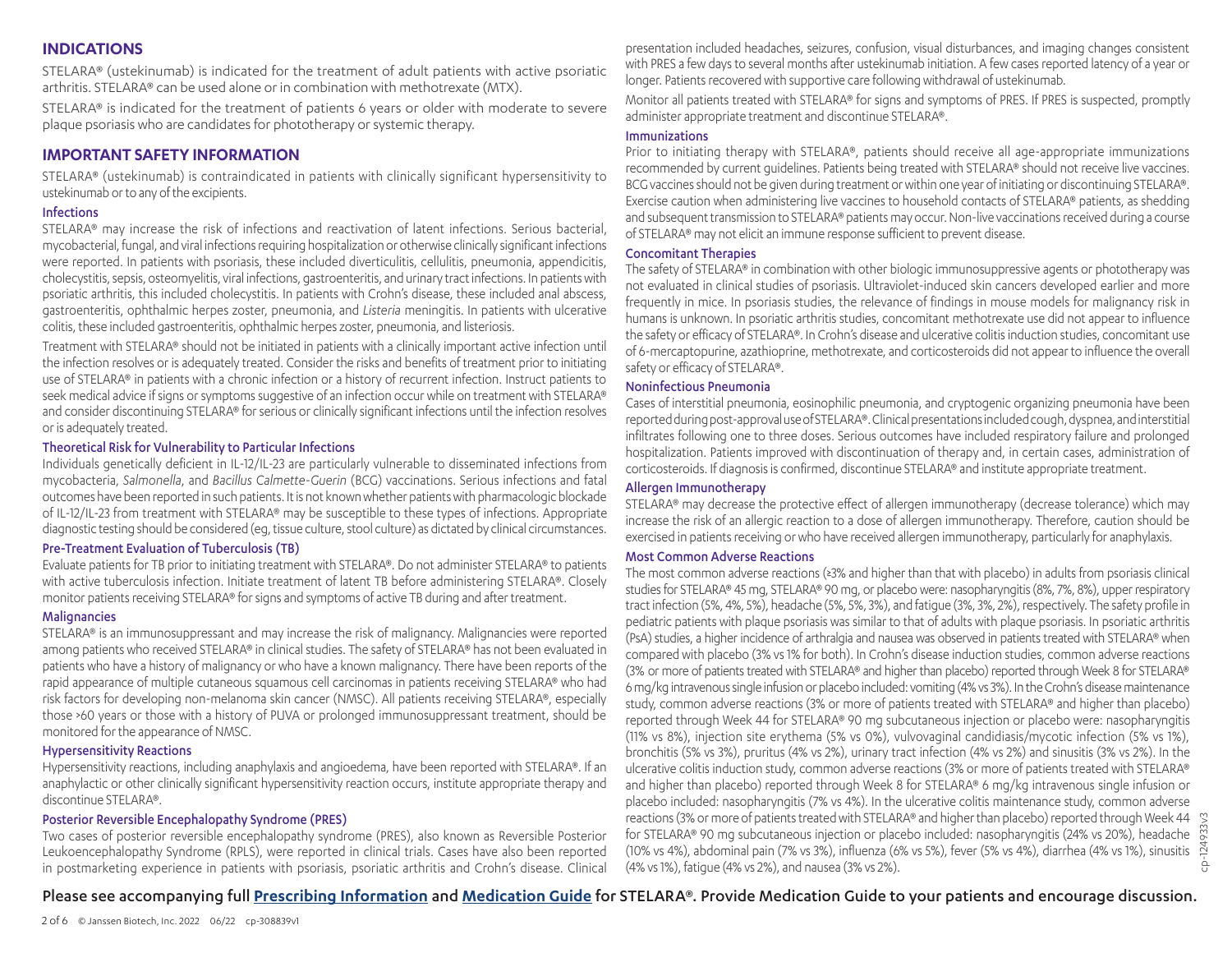#### **INDICATION**

TREMFYA® (guselkumab) is indicated for the treatment of adults with moderate to severe plaque psoriasis who are candidates for systemic therapy or phototherapy.

TREMFYA® is indicated for the treatment of adults with active psoriatic arthritis.

#### **IMPORTANT SAFETY INFORMATION**

#### **CONTRAINDICATIONS**

TREMFYA® is contraindicated in patients with a history of serious hypersensitivity reaction to guselkumab or to any of the excipients.

#### **WARNINGS AND PRECAUTIONS**

#### Hypersensitivity Reactions

Serious hypersensitivity reactions, including anaphylaxis, have been reported with postmarket use of TREMFYA®. Some cases required hospitalization. If a serious hypersensitivity reaction occurs, discontinue TREMFYA® and initiate appropriate therapy.

#### Infections

TREMFYA® may increase the risk of infection. Treatment with TREMFYA® should not be initiated in patients with a clinically important active infection until the infection resolves or is adequately treated.

Consider the risks and benefits of treatment prior to prescribing TREMFYA® in patients with a chronic infection or a history of recurrent infection. Instruct patients receiving TREMFYA® to seek medical help if signs or symptoms of clinically important chronic or acute infection occur. If a patient develops a clinically important or serious infection, or is not responding to standard therapy, closely monitor and discontinue TREMFYA® until the infection resolves.

#### Pre-Treatment Evaluation for Tuberculosis (TB)

Evaluate patients for TB infection prior to initiating treatment with TREMFYA®. Initiate treatment of latent TB prior to administering TREMFYA®. Monitor patients for signs and symptoms of active TB during and after TREMFYA® treatment. Do not administer TREMFYA® to patients with active TB infection.

#### Immunizations

Prior to initiating TREMFYA®, consider completion of all age-appropriate immunizations according to current immunization guidelines. Avoid use of live vaccines in patients treated with TREMFYA®.

#### **ADVERSE REACTIONS**

Most common (≥1%) adverse reactions associated with TREMFYA® include upper respiratory infections, headache, injection site reactions, arthralgia, bronchitis, diarrhea, gastroenteritis, tinea infections, and herpes simplex infections.

82625v3 The overall safety profile observed in patients with psoriatic arthritis is generally consistent with the safety profile in patients with plaque psoriasis, with the addition of bronchitis and neutrophil count decreased.

cp-82625v3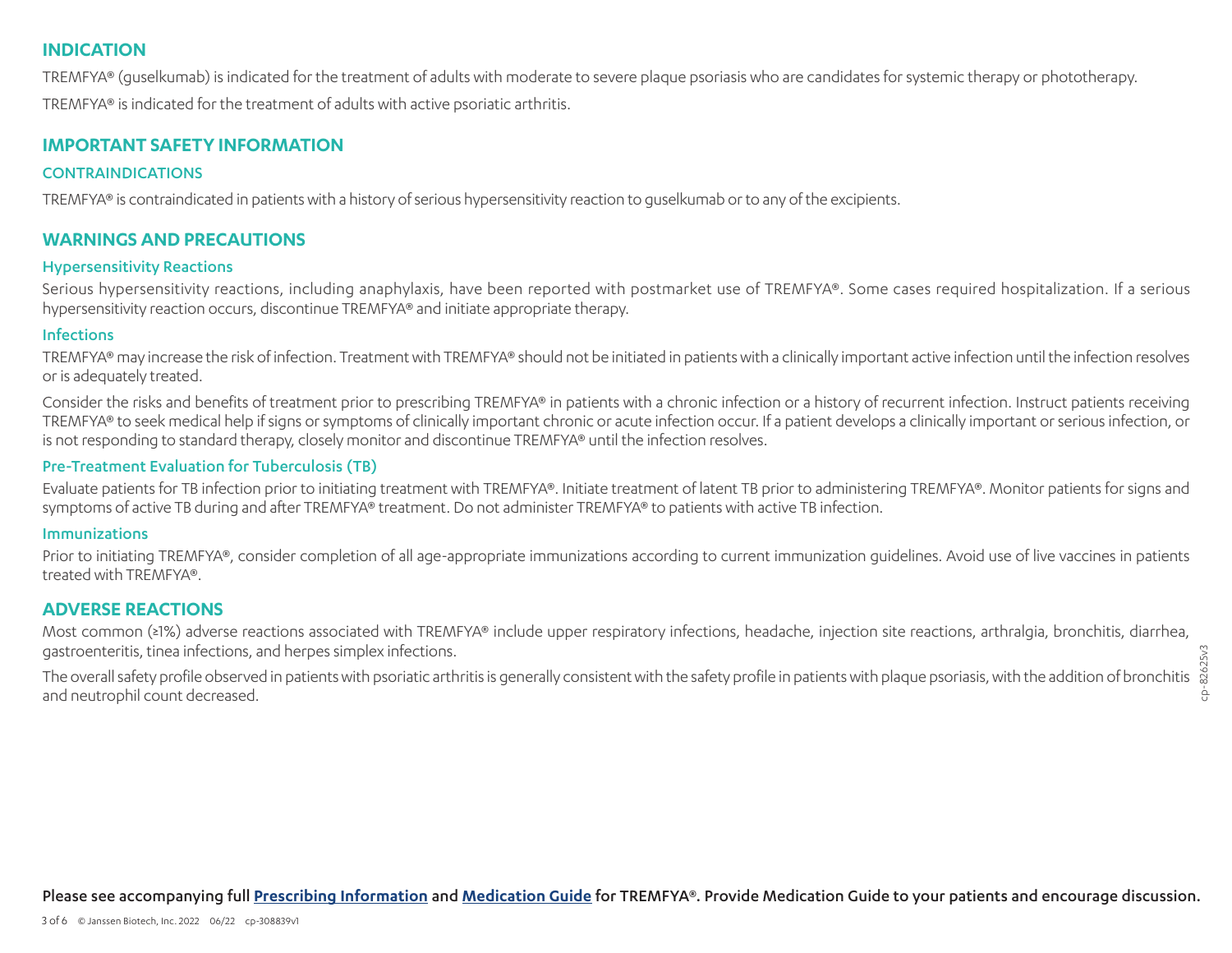Information about your patient's insurance coverage, cost support options, and treatment support is given by service providers for STELARA withMe via Janssen CarePath. The information you get does not require you or your patient to use any Janssen product. Because the information we give you comes from outside sources, STELARA withMe cannot promise the information will be complete. STELARA withMe cost support is not for patients in the Johnson & Johnson Patient Assistance Foundation.

#### **STELARA withMe Delay and Denial Support**

STELARA withMe offers eligible patients subcutaneous STELARA® (ustekinumab) **at no cost** until their commercial insurance covers the medication. See program requirements below.

#### **Program Requirements**

#### **To be eligible, patient must have:**

- 1. a subcutaneous STELARA® prescription for an on-label, FDA-approved indication
- 2. commercial insurance with biologics coverage
- 3. a delay of more than 5 business days or a denial of treatment from their insurance.
- In addition, for patient to be eligible, Prescriber must submit:
- 4. a program enrollment form\*
- 5. a coverage determination form (ie, prior authorization or prior authorization with exception) to the commercial insurance.

If coverage is denied, Prescriber must also submit a Letter of Formulary Exception, Letter of Medical Necessity, or appeal within 90 days of patient becoming eligible for patient to stay in the program.

#### **Patient is not eligible if:**

- 1. patient uses any state or federal government-funded healthcare program to cover medication costs. Examples of these programs are Medicare, Medicaid, TRICARE, Department of Defense, and Veterans Administration
- 2. prior authorization is denied due to missing information on coverage determination form, use for a non-FDA-approved indication, or invalid clinical rationale.

Patient is eligible until commercial insurance covers the medication. Program requires periodic verification of insurance coverage status to confirm continued eligibility.

Program covers the cost of therapy only—not associated administration cost. Prescriber cannot bill commercial insurance plan for any part of the prescribed subcutaneous treatment. Patient cannot submit the value of the free product as a claim for payment to any health plan. Program good only in the United States and its territories. Void where prohibited, taxed, or limited by law. Program terms may change.

#### **Participating prescribers authorize STELARA withMe to:**

- 1. conduct a benefits investigation and confirm prior authorization requirements
- 2. provide prior authorization form assistance and status monitoring, including the exceptions and appeals processes
- 3. refer eligible patients to Wegmans Specialty Pharmacy for further program support and shipment of medication
- 4. support the transition of patients to commercial product if the medication is covered
- 5. check insurance coverage status during the program.

\*STELARA withMe cannot accept any information without an executed Janssen CarePath Business Associate Agreement and/or Patient Authorization on file. The Patient Authorization can be found on this Benefits Investigation and Prescription Form.

**Please see accompanying full Prescribing Information and Medication Guide for [STELARA®](https://www.janssenlabels.com/package-insert/product-monograph/prescribing-information/STELARA-pi.pdf). Provide Medication Guide to your patients and encourage discussion.**

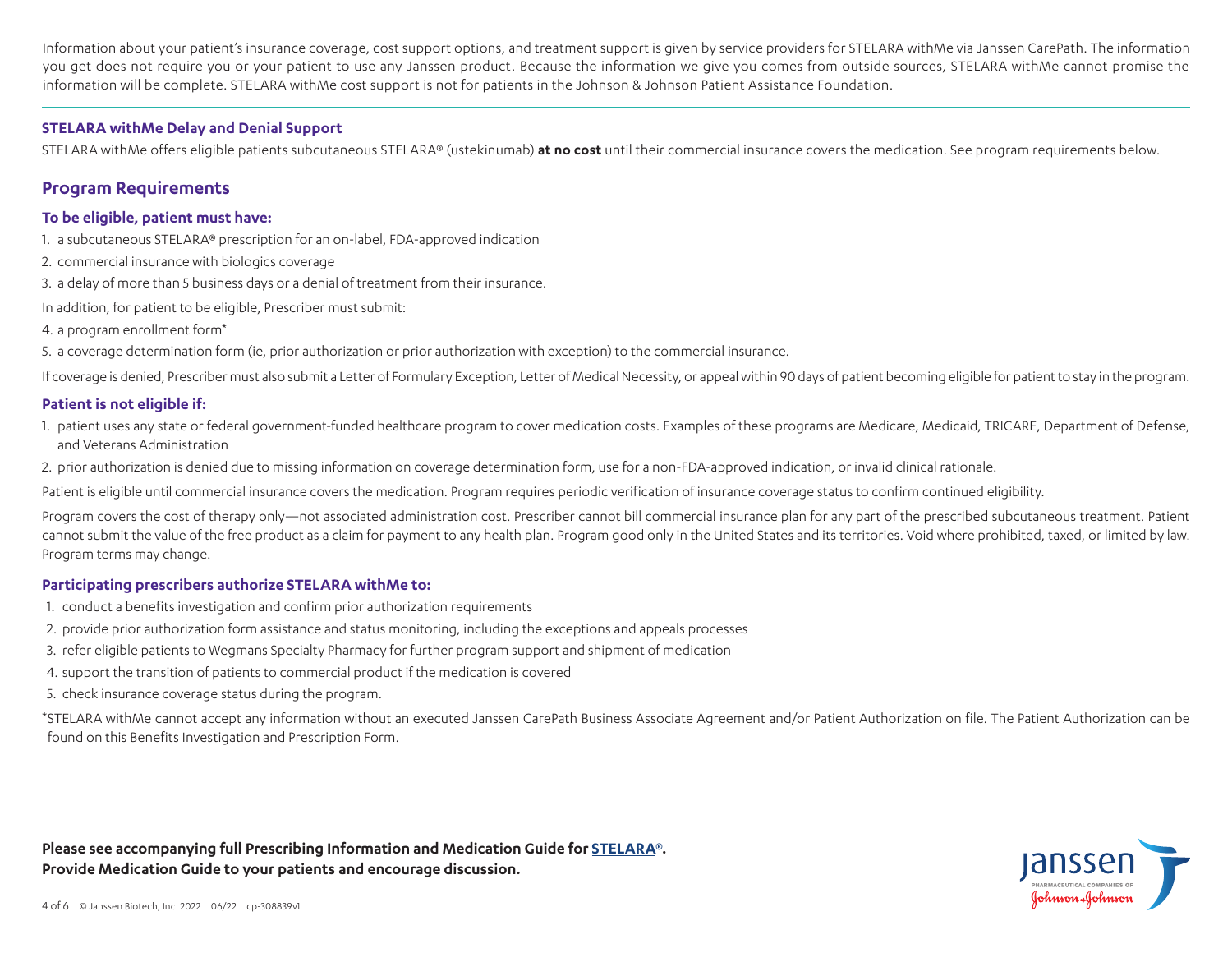### Janssen Patient Support Program Patient Authorization Form

Patients should read the Patient Authorization, check the desired permission boxes, and return both pages of the Form to Janssen Patient Support Program.

• Download a copy, print, check the desired boxes, and sign. Your healthcare provider may scan the completed Form and upload on Provider Portal, or completed Form may be faxed to 866-769-3903 or mailed to STELARA withMe, 2250 Perimeter Park Drive, Suite 300, Morrisville, NC 27560

#### Patient Name: Email Address:

I give permission for each of my "Healthcare Providers" (eg, my physicians, pharmacists, specialty pharmacies, other healthcare providers, and their staff) and "Insurers" (eg, my health insurance plans) to share my Protected Health Information as described on this Form.

My "Protected Health Information" includes any and all information related to my medical condition, treatment, prescriptions, and health insurance coverage. The following person(s) or class of person(s) are given permission to receive and use my Protected Health Information (collectively "Janssen"):

- Johnson & Johnson Health Care Systems Inc., its affiliated companies, agents, and representatives
- Providers of other sources of funding, including foundations and co-pay assistance providers
- Service providers for the patient support programs, including subcontractors or healthcare providers helping Janssen run the programs
- Service providers maintaining, transmitting, de-identifying, aggregating, or analyzing data from Janssen patient support programs

Also, I give permission to Janssen to receive, use, and share my Protected Health Information in order to:

- see if I qualify for, sign me up for, contact me about, and provide services relating to Janssen patient support programs, including in-home services
- manage the Janssen patient support programs
- give me educational and adherence materials, information, and resources related to my Janssen medication in connection with Janssen patient support programs
- communicate with my Healthcare Providers regarding access to, reimbursement for, and fulfillment of my Janssen medication, and to tell my Healthcare Provider that I am participating in Janssen patient support programs
- verify, assist with, and coordinate my coverage for my Janssen medication with my Insurers and Healthcare Providers
- coordinate prescription or treatment location and associated scheduling
- conduct analysis to help Janssen evaluate, create, and improve its products, services, and customer support for patients prescribed Janssen medications
- share and give access to information created by the Janssen patient support programs that may be useful for my care

I understand that my Protected Health Information may be shared by Janssen for the uses written in this Form to:

- My Insurers
- My Healthcare Providers
- Any of the persons given permission to receive and use my Protected Health Information as mentioned above
- Any individual I give permission as an additional contact

Janssen and the other data recipients listed on this Form may share information about me as permitted on this Form or if any information that specifically identifies me is removed. I understand that Janssen will use reasonable efforts to keep my information private but once my Protected Health Information is disclosed as allowed on this Form, it may no longer be protected by federal privacy laws.